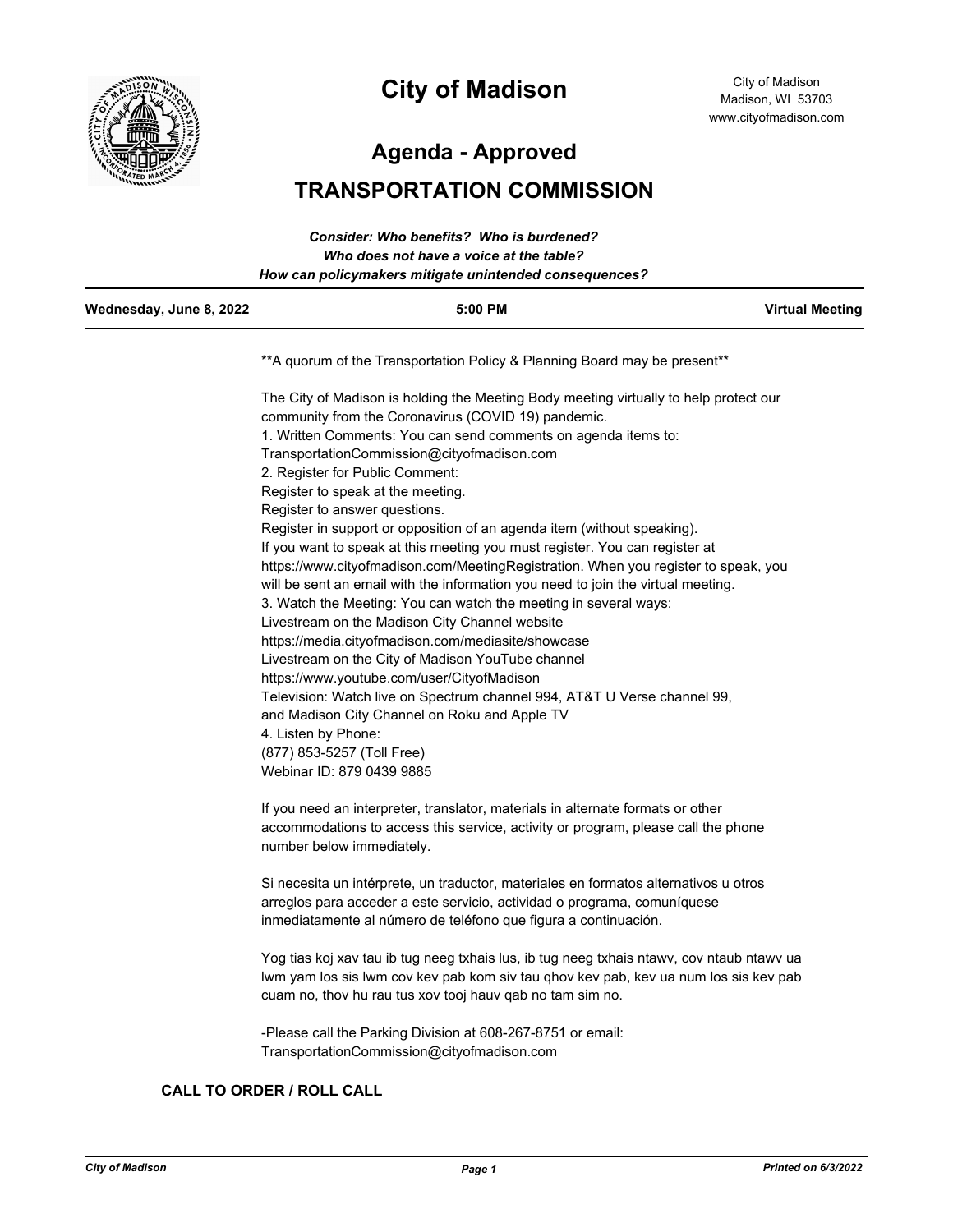#### **APPROVAL OF MINUTES**

May 25, 2022 meeting http://madison.legistar.com/Calendar.aspx

#### **PUBLIC COMMENT**

**1. [71933](http://madison.legistar.com/gateway.aspx?m=l&id=/matter.aspx?key=83721)** Public Comment for Items not on the Agenda for the June 8, 2022 Meeting

#### **DISCLOSURES AND RECUSALS**

Members of the body should make any required disclosures or recusals under the City's Ethics Code.

#### **CONSENT AGENDA**

At this time a consent agenda may be moved including certain items regardless of their placement on the agenda. Items where there are registrants wishing to speak would not be included on the consent agenda. Commissioners may request that any item proposed for the consent agenda be separated out for discussion/debate.

Items with an asterisk are proposed for consent agenda

#### **ITEMS TO BE CONSIDERED**

| $2.*$ | 71938        | Approval of the Annual TC Work Plan<br>5 mins                                                                       |
|-------|--------------|---------------------------------------------------------------------------------------------------------------------|
| $3.*$ | 71937        | Approval of the TC Handbook and Special Rules<br>5 mins                                                             |
| 4.    | 71934        | Public Works Transportation Projects Review and Feedback - West Towne<br>Path Phase 3<br>25 mins                    |
| 5.    | <u>71935</u> | Public Works Transportation Projects Review and Feedback - West Main St<br><b>Bike Blvd Improvements</b><br>30 mins |
| 6.    | 71936        | Public Works Transportation Projects Review and Feedback - Fox Knoll<br>20 mins                                     |
| 7.    | 52830        | Members of TC and TPPB update on TPPB<br>5 mins                                                                     |
| 8.    | 60440        | General announcements by the Chair (for information only; not for discussion)<br>5 mins                             |
| 9.    | 60439        | Commission member suggestions for items on future agenda (for information                                           |